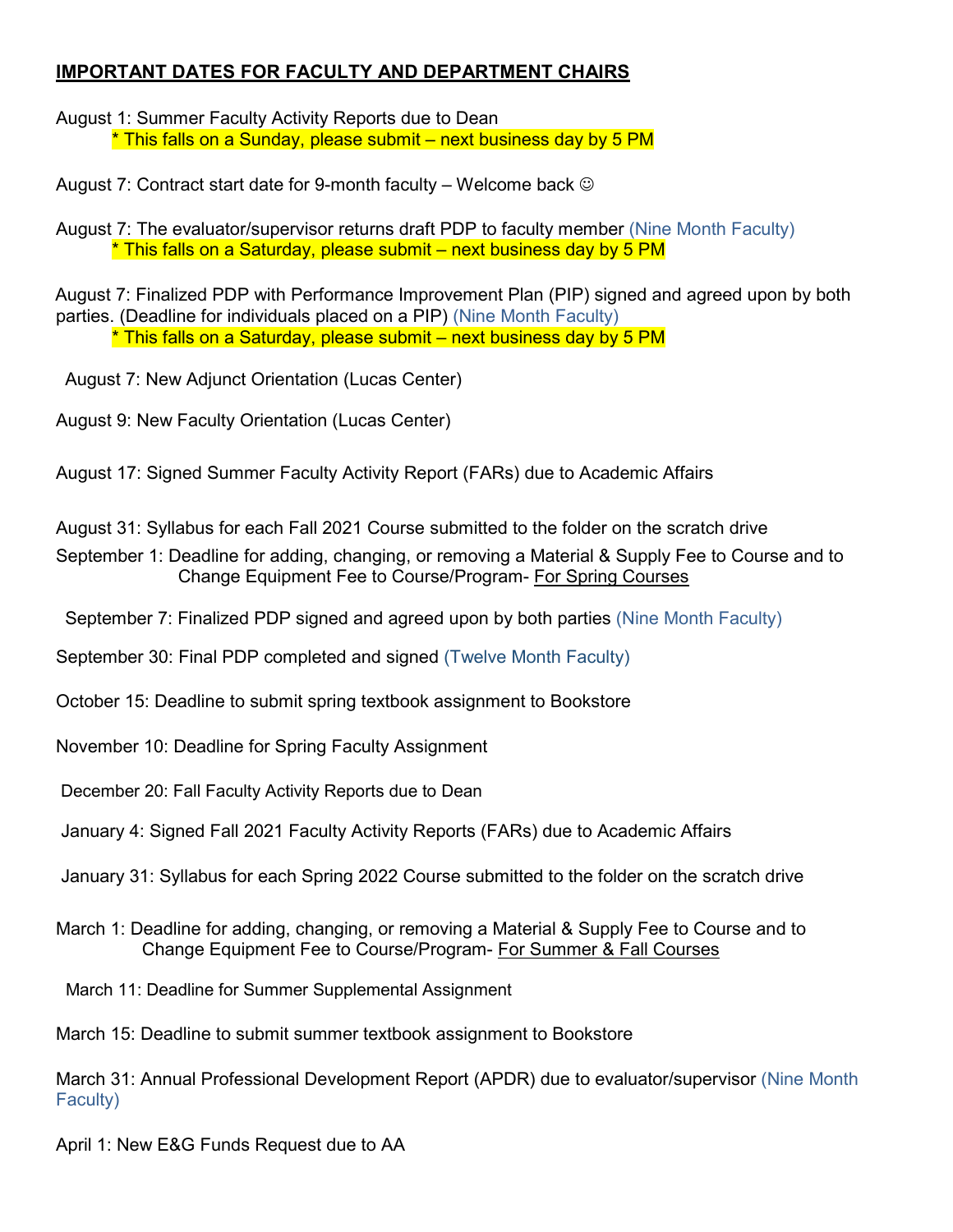April 6: Deadline for Fall Faculty Assignment

April 15: Deadline to submit fall textbook assignment to Bookstore

April 30: Evaluator/Supervisor returns proposed draft written annual evaluation to faculty member (Nine Month Faculty)

\* This falls on a Saturday, please submit – next business day by 5 PM

May 6: Draft Professional Development Plan (PDP) due from faculty member to evaluator/supervisor (Nine Month Faculty)

May 18: Spring Faculty Activity Reports due to Dean

May 24: Signed Spring 2022 Faculty Activity Report (FARs) due to Academic Affairs

May 31: Deadline to submit proposed changes to (a) existing majors, (b) existing and new minors, and (c) existing and new certificates to the Office of Academic and Curriculum Support (ACS) for review by the University Curriculum Team each academic year. These changes must have already been approved by the relevant college curriculum team and college administration. New degree programs (majors) follow a timeline based on the Board of Trustees meetings. Contact ACS for details.

**No later than May 31**: Annual Professional Development Report (APDR) due to evaluator/supervisor (Twelve Month Faculty)

June 5: Final evaluation due to Dean (Nine Month Faculty) \*This falls on a Sunday, please submit – next business day by 5 PM

June 30**:** Evaluation completed (Twelve Month Faculty)

July 6**:** Draft Professional Development Plan (PDP) due from faculty member to evaluator/supervisor (Twelve Month Faculty)

## *Reappointment Deadlines for Faculty on Fixed Term Multi-Year Contracts*

By December 1 of the fall of the penultimate year, the university notifies the faculty member in writing that if he/she is to be considered for a successive fixed multi-year appointment, the faculty member must submit a written request and documentation pursuant to procedures in Article 15.2 of the CBA

January 6: Faculty notifies supervisor of intent to apply for successive multi-year appointment

January 30: Faculty submits documentation as required by FPED to the supervisor \*This falls on a Sunday, please submit – next business day by 5 PM

February 1: Supervisor makes Faculty member's documentation available to PRC for review

March 30: PRC submits recommendation to the supervisor

April 7: Supervisor makes recommendation to dean/director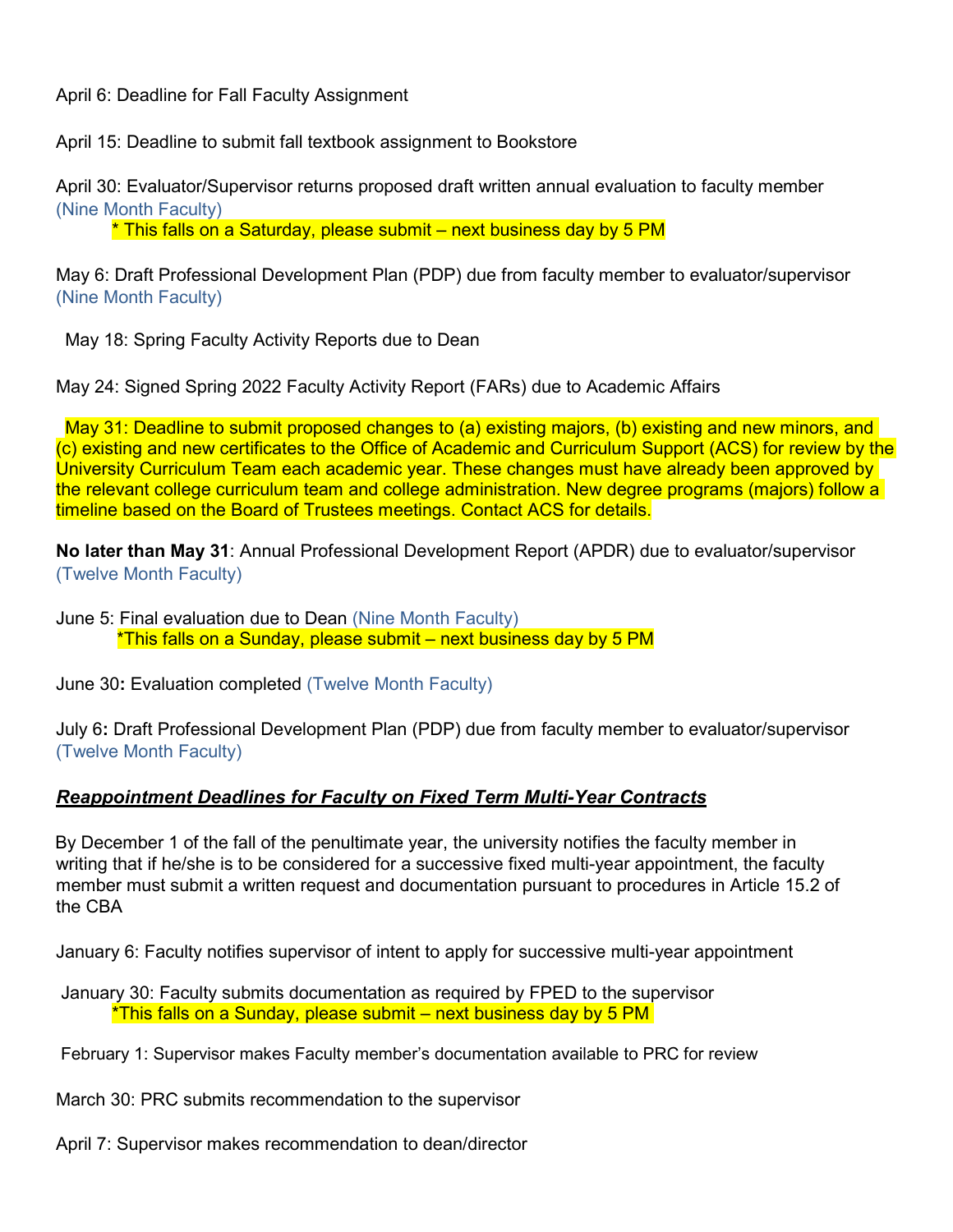April 15: Dean/director makes recommendation to the Vice President for Academic Affairs (VPAA)

 April 30: VPAA notifies faculty member of decision to offer a successive appointment or not \* This falls on a Saturday, please submit – next business day by 5 PM